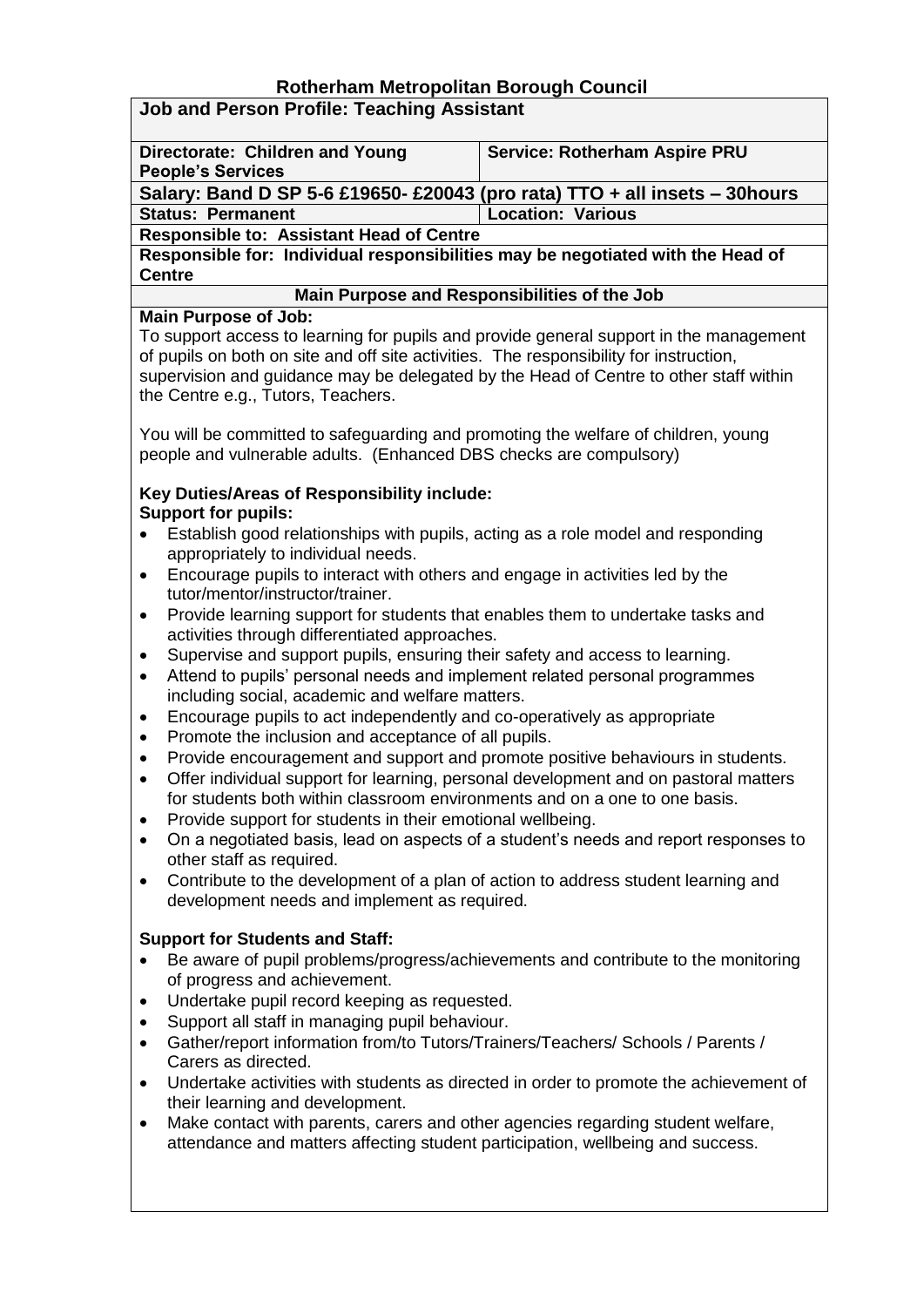#### **Support for the Curriculum:**

- Support pupils to understand their learning and behavioural objectives and to respond appropriately.
- Support pupils in respect of specific learning needs as directed.
- Offer support in developing differentiated activity as directed.
- Support pupils in using ICT as directed.
- Offer learning support activities that enable students to progress their learning.
- Provide one to one learning support as required either within a classroom or individually with students e.g., reading.
- Prepare resources as directed by the Assistant and Deputy Heads of Centre.
- Create displays of student work and projects being undertaken within the centre to promote student achievement, their safety and wellbeing.

#### **Support for the Centre:**

- Be aware of and comply with policies and procedures relating to Safeguarding, Child Protection, health, safety and security, confidentiality and data protection, reporting all concerns to an appropriate person in accordance with policy.
- Be aware of and support difference and ensure all pupils have equal access to opportunities to learn and develop.
- Contribute to the overall ethos / aims of the school.
- Support the role of other professionals.
- Attend and contribute to relevant meetings as required.
- Participate in training and other learning activities and performance development as required.
- Assist with the supervision of pupils out of lesson times including before and after school and at lunchtimes dependent upon contractual hours.
- Contribute to the development of social and leisure activities for students and supervise students appropriately.
- Accompany staff and pupils on visits, trips and out of school activities as negotiated with senior staff.
- Undertake non learning activities that help keep the centre in good working order e.g., keeping kitchens and workshops tidy.
- Undertake driving duties including transportation of students to and from the centre and on external activities.
- To undertake Team Teach training.
- You may be required to work across all sites operated by Aspire and as such will require business insurance if you have a car.

#### **General Responsibilities**

It should be noted that the post holder will be expected to work with students with EBD and often complex needs. This includes working with difficult and challenging students. Post holders must be willing to be flexible in their approach and be able to respond positively to the needs of students through their work in

This is an outline job profile only and the post holder will be expected to undertake duties commensurate within the range and grade of the post or any lesser duties as directed by the manager. The aim of the job profile is to indicate the general purpose and level of responsibility of the post. Duties may vary from time to time without changing the character of the post or general level of responsibility.

| <b>Person Profile</b>                                                                   | <b>Essential</b> | <b>Desirable</b> |
|-----------------------------------------------------------------------------------------|------------------|------------------|
| <b>Knowledge &amp; Experience</b>                                                       |                  |                  |
| <b>Experience of SEN</b>                                                                |                  | AF               |
| Knowledge/experience of curriculum and learning                                         |                  | AF               |
| Confident in using a range of ICT skills                                                |                  |                  |
| Recent experience of working with young people aged 11-<br>16 in an educational setting |                  | AF               |
| Able to work as part of a team.                                                         |                  |                  |